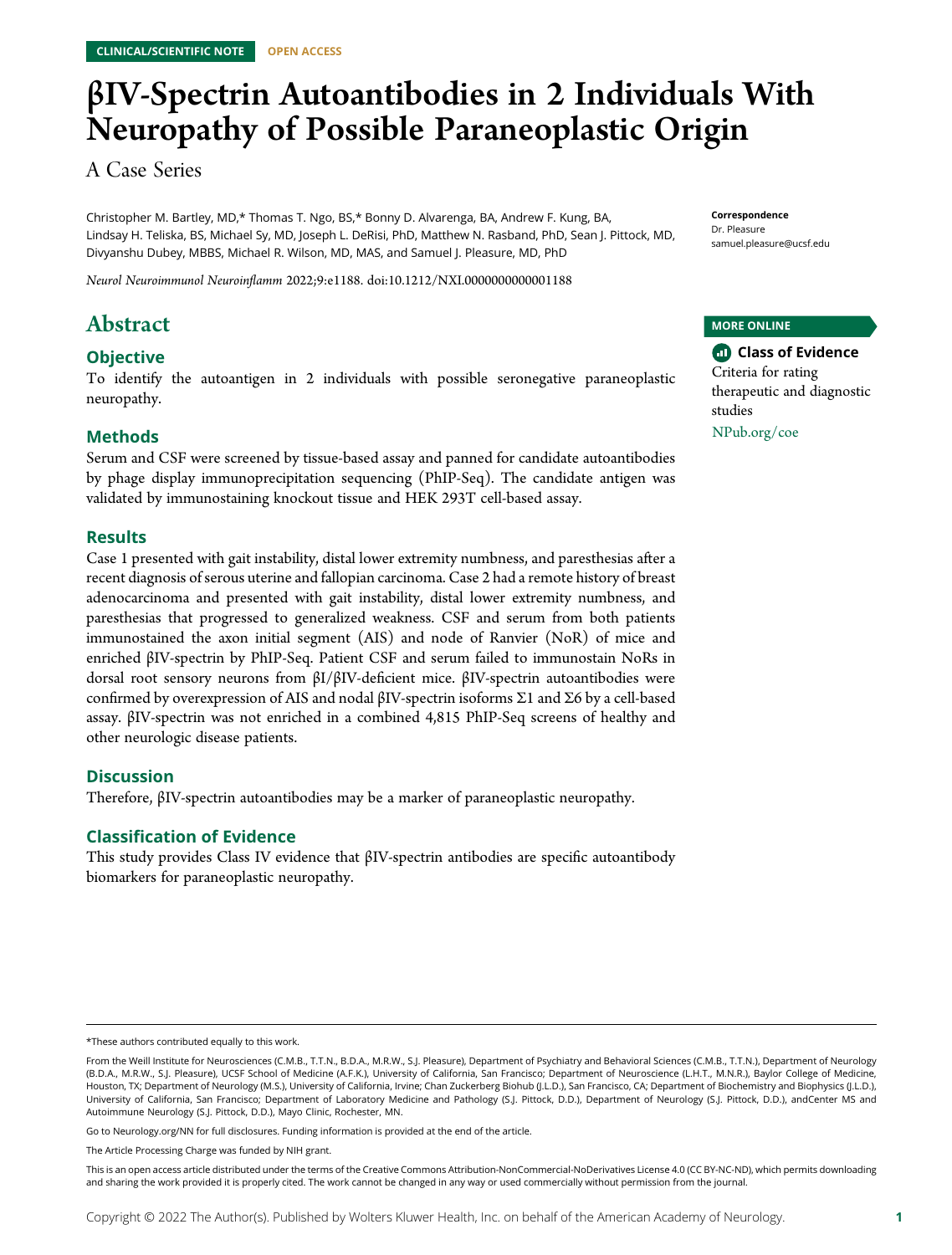Figure 1 Patient Antibodies Localize to the AIS and NoR





βIV-spectrin autoantibodies have been reported in a patient with single breast cancer who developed motor neuropathy.<sup>1</sup> However, whether βIV-spectrin antibodies are a diagnostic marker of paraneoplastic neuropathy is unknown. During a study of anti-TRIM46 neurologic syndromes, $^2$  we identified 2 TRIM46-negative cases whose antibodies putatively localized to the axon initial segment (AIS) in the cortex (Figure 1A) and node of Ranvier (NoR) in cerebellar white matter and optic tract (not shown). Case 1, a woman in her 70s, developed gait instability, distal lower extremity numbness, and paresthesias 6 months after being diagnosed with high-grade uterine and fallopian serous carcinoma. Case 2, a woman in her 80s, was diagnosed with breast adenocarcinoma 10 years before presenting with dizziness and diplopia that rapidly progressed to dysarthria, dysphagia, and generalized weakness—a deterioration similar to the previous report of  $\beta$ IV-spectrin antibodies.<sup>1</sup> Both cases tested negative for classified paraneoplastic

autoantibodies (eAppendix 1 and eTable 1, [links.lww.com/](http://links.lww.com/NXI/A722) [NXI/A722\)](http://links.lww.com/NXI/A722).

We confirmed AIS and NoR (AIS·NoR) immunoreactivity by costaining with commercial antibodies to ankyrin G (AnkG, an AIS and NoR marker) and CASPR (a paranodal marker). In the cortex, optic tract, and cerebellar white matter, CSF immunoglobulin G (IgG) from both cases colocalized with, but was not identical to, AnkG (Figure 1, B–D). Case 1 serum IgG also colocalized with AnkG in the cortex, optic tract, and cerebellum (not shown). Case 2 serum was not available.

We next panned patient CSF and sera for autoantibodies by phage immunoprecipitation sequencing (PhIP-Seq) and restricted our initial analysis to proteins expressed in both AIS and NoR, as annotated by EMBL-EBI (eMethods, [links.lww.](http://links.lww.com/NXI/A722) [com/NXI/A722\)](http://links.lww.com/NXI/A722). AnkG and βIV-spectrin were enriched by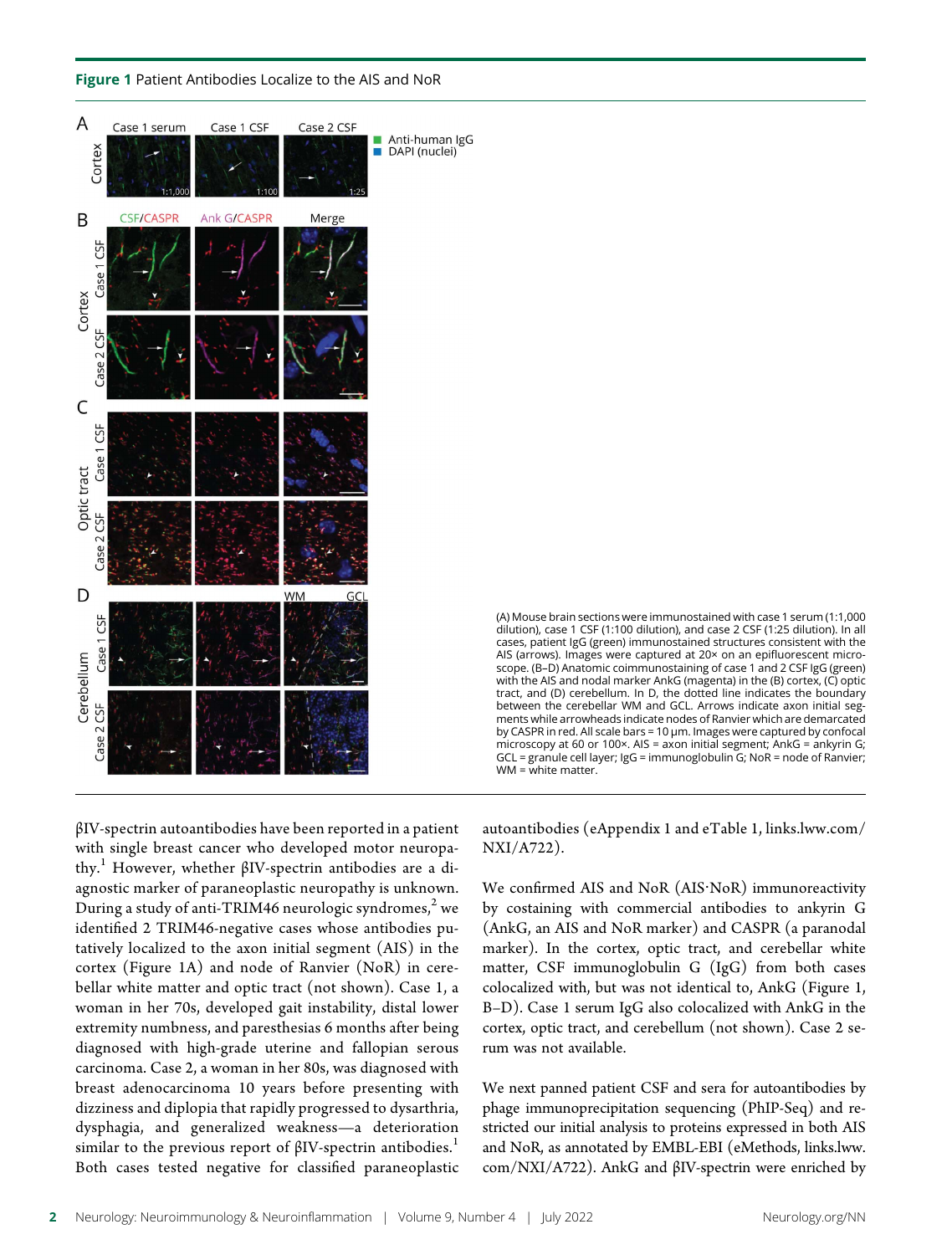



(A) Heatmap of PhIP-Seq enrichments of proteins expressed in the both AIS and NoR. Enrichments are represented as length-normalized rpK (total rpK for the given protein/number of peptides that map to that protein, see supplemental methods). βIV-spectrin was detected in case 1 CSF with a length-normalized rpK = 4.8. All dark and unmarked cells had a length-normalized rpK <1. (B) Graphical representation of the approximate and relative locations of actin-binding domain (ABD, blue), spectrin repeats (SR, red,  $* =$  partial SR), specific domain (SD), and pleckstrin homology domain (PH, green) relative to PhIP-Seq peptide enrichments in the heatmap below spanning the full length of βIV-spectrin (amino acids 1–2564, overlapping peptides are laid end-to-end). Heatmap of βIVspectrin peptide enrichments regarding AlS and nodal βlV-spectrin isoforms Σ1 and Σ6. Each peptide corresponds to a single peptide. N and C refer to the<br>amino and carboxy termini of βlV-spectrin. (C) Left, case 1 CSF immu of AnkG, suggesting that AnkG is not the autoantigen. Right, case 2 CSF immunostatining of Chat<sup>Crex+</sup> VR-AnkG<sup>h/A</sup> and VR-AnkG<sup>-/-</sup> tissue indicates that case 2<br>does not harbor AnkG antibodies. (D) Case 1 and 2 CSF immun staining in the absence of βI/V-spectrin, suggesting that βIV-spectrin is the autoantigen in both cases. For C and D, CSF was immunostained at 1:4 dilution. All scale bars = 5 μm. AIS = axon initial segment; AnkG = ankyrin G; IgG = immunoglobulin G; NoR = node of Ranvier; PhIP-Seq = phage display immunoprecipitation sequencing.

case 1 serum. However, case 1 CSF enriched βIV-spectrin threefold more than AnkG. Case 2 CSF strongly enriched βIV-spectrin alone (Figure 2A). Epitope mapping revealed that all 3 biospecimens enriched peptides that mapped to the major AIS and NoR βIV-spectrin isoforms, Σ1 and Σ6 (Figure 2B). $^{3,4}$ 

Consistent with the patients' negative paraneoplastic testing, classified paraneoplastic autoantigens were not enriched by PhIP-Seq. Notably, CSF and serum from case 1 enriched peptides to SAP25, a candidate autoantigen previously observed in anti-Yo paraneoplastic syndromes (eFigure 1, [links.](http://links.lww.com/NXI/A722)  $lww.com/NXI/_A722$ ).<sup>5</sup>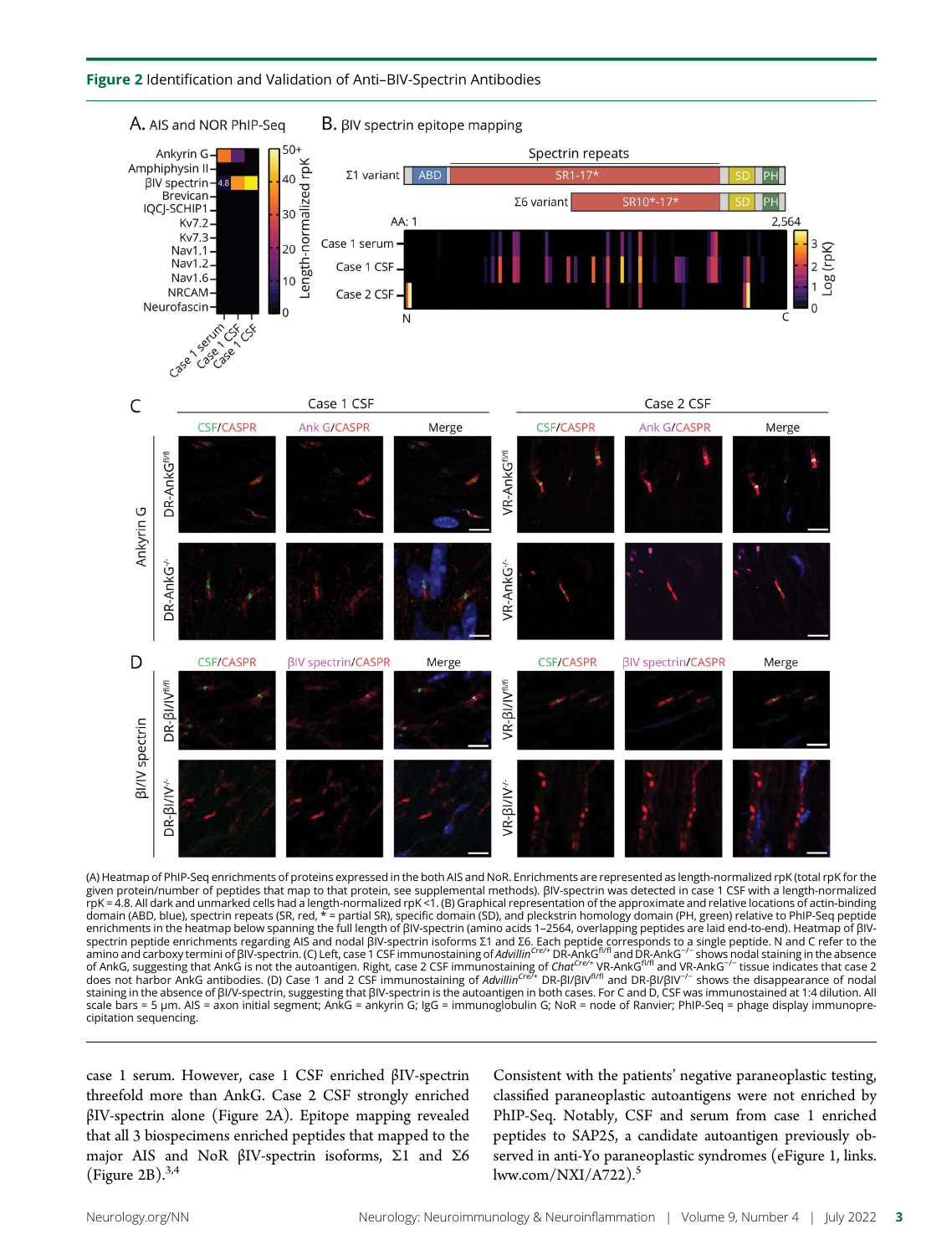#### Figure 3 Direct Validation of Anti-BIV Antibodies by HEK 293T Overexpression Cell-Based Assay



(A) HEK 293T cells were transfected with Myc-βIV-spectrin Σ1 and Σ6, fixed, permeabilized, and immunostained with case 1 or case 2 CSF at 1:100 dilution. In each case, CSF IgG (green) substantially overlapped with Myc immunostaining (red). (B) HEK 293T cells were transfected with rat RFP-AnkG, fixed, permeabilized and immunostained with case 1 (1:100) or serum (1:1,000). In both instances, case 1 IgG (green) failed to immunostain or colocalize with commercial AnkG immunostaining (red). AnkG = ankyrin G; IgG = immunoglobulin G.

We next immunostained peripheral nerves of conditional Cre knockout mice to determine whether patient antibodies targeted AnkG or  $\beta$ IV-spectrin.<sup>67</sup> Owing to the availability of tissue, case 1 was screened against dorsal root (DR) sensory neurons and case 2 against ventral root (VR) motor neurons.Unexpectedly, case 1 CSF and sera immunostained both AnkG-expressing (DR-AnkG<sup>fl/fl</sup>) and AnkG-deficient (DR-AnkG−/<sup>−</sup> ) NoR despite enriching AnkG

by PhIP-Seq (Figure 2C, serum not shown). Consistent with the PhIP-Seq data, case 2 CSF also immunostained both VR-Ank $G^{f/fI}$ and VR-AnkG−/<sup>−</sup> NoR (Figure 2C).

Next, we used βI/βIV-spectrin double conditional mice to test for βIV autoantibodies because βI-spectrin is a paralog of βIVspectrin that localizes to βIV-deficient NoR and therefore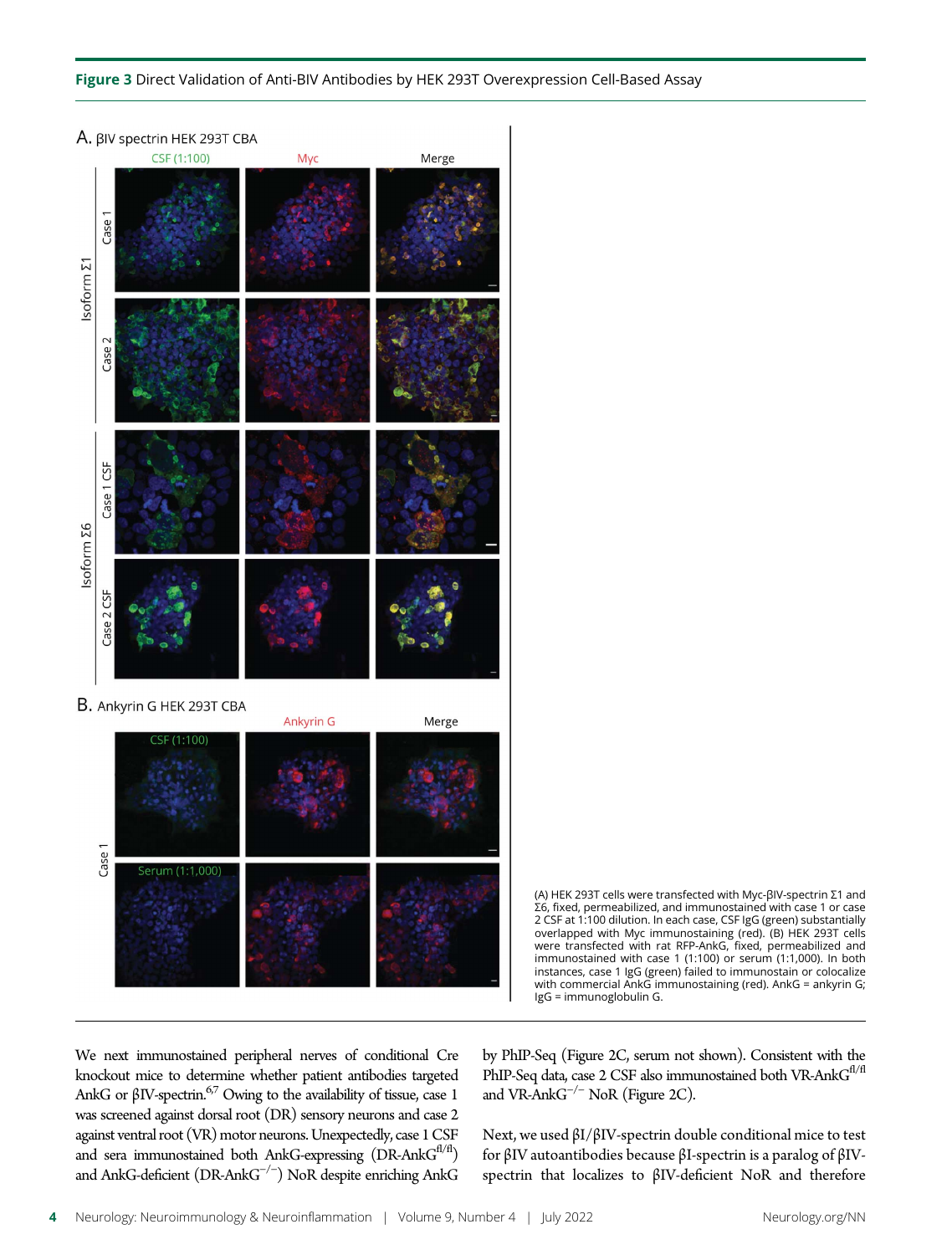could confound the interpretation of immunostaining due to cross-reactivity.<sup>6</sup> Case 1 serum (data not shown) and case 1 and 2 CSF immunostained DR-βI/βIV<sup>fl/lfl</sup>, but not DR-βI/βIV<sup>-/-</sup> (Figure 2D). Moreover, case 1 serum failed to immunostain DR- $\beta I/\beta IV^{-/1-}$  NoR that still expressed AnkG indicating that the nodal staining was solely due to anti-spectrin antibodies (eFigure 2, [links.lww.com/NXI/A722\)](http://links.lww.com/NXI/A722).

Together, these data suggested that both patients harbored a polyclonal IgG response to βIV-spectrin, but not other classified paraneoplastic antigens. Therefore, we tested for direct binding of patient autoantibodies to βIV-spectrin by HEK 293T overexpression cell-based assay. As predicted by PhIP-Seq (Figure 2B), both cases immunostained Myc-βIV-Σ1 and Myc-βIV-Σ6 overexpressing cells, but not untransfected cells in the same well (Figure 3A). Consistent with AnkG knockout tissue staining, case 1 CSF and serum failed to bind to AnkGmCherry in a cell-based assay (Figure 3B).

In our experience, AIS·NoR-restricted CSF immunostaining is uncommon, suggesting that βIV-spectrin antibodies are rare. We found that by PhIP-Seq, case 1 and 2 biospecimens enriched βIVspectrin moreso than 3,408 control samples (comprised beads only and healthy CSF, serum, and plasma, including technical replicates) and 1,407 samples from other neurologic disorders (comprised CSF, serum, and plasma samples, including technical replicates, from patients with other neurologic or neuroinflammatory syndromes including 15 patients with breast or ovarian cancer pathology and 3 with prominent peripheral neuropathy) (eFigure 3, [links.lww.com/NXI/A722\)](http://links.lww.com/NXI/A722). Furthermore, βIV-spectrin was not enriched in publicly available PhIP-Seq data from 36 anti-Yo paraneoplastic patients (eMethods).

Although this study is limited by small case numbers, our evaluation of hundreds of biospecimens by tissue-based assay and thousands of biospecimens by PhIP-Seq indicate that anti–βIV-spectrin antibodies are rare and preferentially occur in patients with cancer and peripheral neuropathy with or without additional neurologic symptoms. This supports consideration of βIV-spectrin antibodies as class IV biomarkers of cancer-associated peripheral neuropathy according to Neurology's Criteria for Rating Diagnostic Accuracy Studies (eMethods, [links.lww.com/NXI/A722](http://links.lww.com/NXI/A722)).

#### Acknowledgment

The authors thank Delaine Larsen, PhD; Kari Herrington, PhD; and SoYeon Kim, PhD, of the University of California San Francisco Nikon Imaging Center for their imaging support. They also thank the patients and families for their participation in the research.

#### Study Funding

Confocal microscopy with the CSU-W1 spinning disk was supported by the S10 Shared Instrumentation grant (1S10OD017993-01A1). This work was further supported by NIMH R01MH122471 (S.J.P., M.R.W., and J.L.D.), R25MH060482 (C.M.B.), NINDS K08NS096117 (M.R.W.), Brain Research Foundation (S.J.P.), and Chan Zuckerberg Biohub (J.L.D.). C.M. Bartley was supported by a Hanna H. Gray Fellowship, Howard Hughes Medical Institute; President's Postdoctoral Fellowship Program, the University of California; the John A. Watson Scholar Program, the University of California, San Francisco; and the Latinx Center of Excellence (Grant No. D34HP3178).

#### **Disclosure**

C.M. Bartley has received an honorarium for speaking to the Commonwealth Club. J.L. DeRisi has received grants from the Chan Zuckerberg Biohub, personal fees from the Public Health Company, and personal fees from Allen & Company and has a patent pending for kelch-like protein 11 as a marker of neurological autoimmunity. M.N. Rasband was supported by the Dr. Miriam and Sheldon G. Adelson Medical Research Foundation. S.J. Pittock reports grants, personal fees, and nonfinancial support from Alexion Pharmaceuticals, Inc.; grants, personal fees, nonfinancial support, and other support from MedImmune, Inc/ Viela Bio.; personal fees for consulting from Genentech/Roche, UCB, and Astellas, outside the submitted work. S.J. Pittock has a patent, Patent# 8,889,102 (Application#12-678350, Neuromyelitis Optica Autoantibodies as a Marker for Neoplasia) issued; a patent, Patent# 9,891,219B2 (Application#12-573942, Methods for Treating Neuromyelitis Optica [NMO] by Administration of Eculizumab to an individual that is Aquaporin-4 (AQP4)-IgG Autoantibody positive)—issued. S.J. Pittock also has patents pending for the following IgGs as biomarkers of autoimmune neurological disorders (septin-5, kelch-like protein 11, GFAP, PDE10A, and MAP1B). D. Dubey has attended UCB Advisory Board Meeting in Lyon, France, on September 23, 2019. D. Dubey has also consulted for UCB, Immunovant, and Astellas pharmaceuticals. All of D. Dubey's compensation for consulting activities is paid directly to Mayo Clinic. D. Dubey is on the editorial board of Journal of Clinical Medicine. D. Dubey has patents pending for kelch-like protein 11 and Leucine zipper 4 as a marker of neurological autoimmunity and germ cell tumors. M.R. Wilson has received grants from Roche/Genentech as well as personal fees from Novartis, Takeda, and Genentech and has a patent pending for kelch-like protein 11 as a marker of neurological autoimmunity. No other disclosures were reported. Go to [Neurology.org/NN](https://nn.neurology.org/content/9/4/e1188/tab-article-info) for full disclosures.

#### Publication History

Received by Neurology: Neuroimmunology & Neuroinflammation January 16, 2022. Accepted in final form April 18, 2022. Submitted and externally peer reviewed. The handling editor was Josep O. Dalmau, MD, PhD, FAAN.

#### Appendix Authors

| <b>Name</b>                      | Location                                                                                                                                       | Contribution                                                                                                                                                                                                 |
|----------------------------------|------------------------------------------------------------------------------------------------------------------------------------------------|--------------------------------------------------------------------------------------------------------------------------------------------------------------------------------------------------------------|
| Christopher<br>M. Bartley,<br>МD | Weill Institute for<br>Neurosciences, and<br>Department of Psychiatry<br>and Behavioral Sciences,<br>University of California San<br>Francisco | Drafting/revision of the<br>manuscript for content,<br>including medical writing for<br>content; major role in the<br>acquisition of data; study<br>concept or design; analysis<br>or interpretation of data |

Continued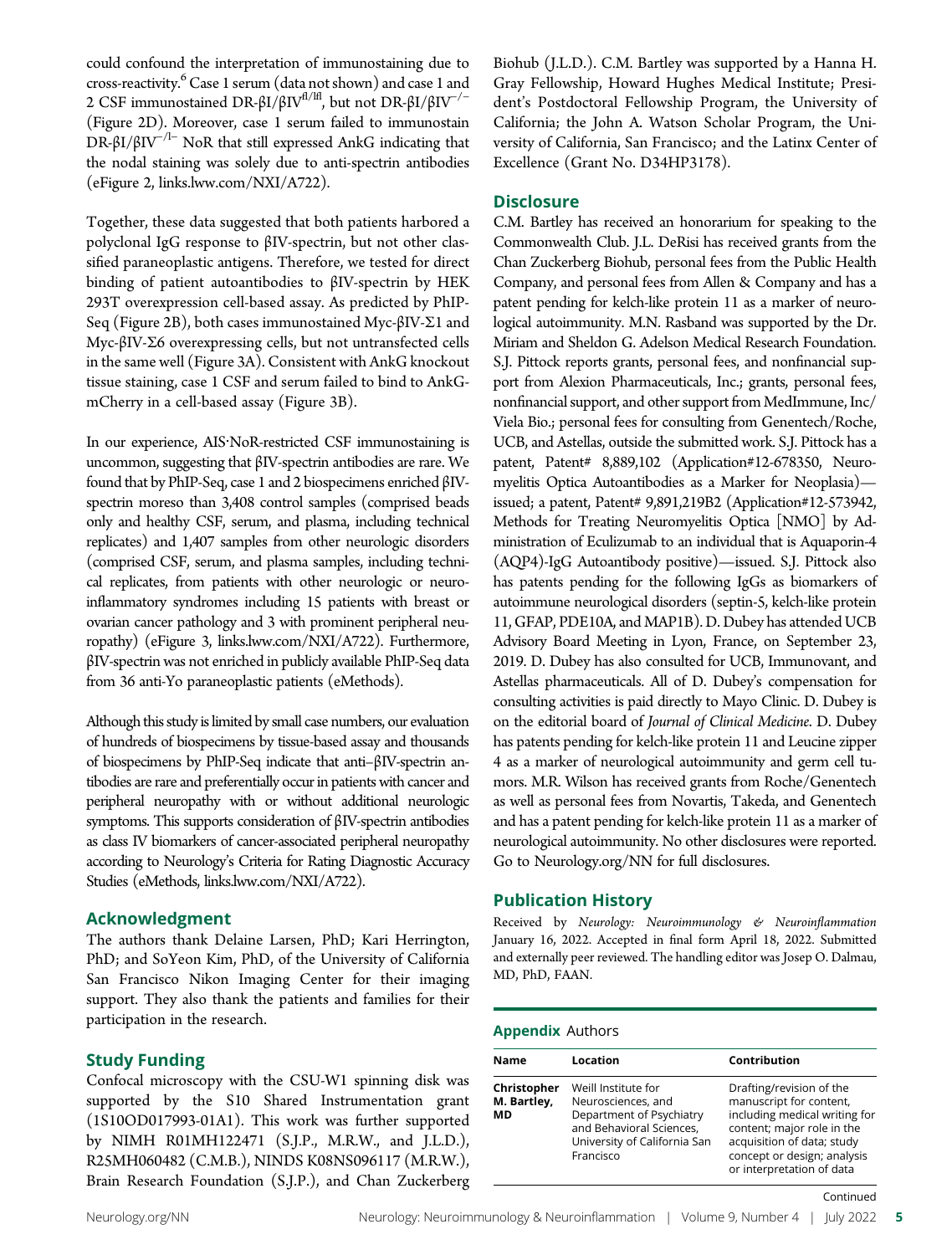#### Appendix (continued)

| Name                          | Location                                                                                                                                                    | Contribution                                                                                                                                                                                                 |
|-------------------------------|-------------------------------------------------------------------------------------------------------------------------------------------------------------|--------------------------------------------------------------------------------------------------------------------------------------------------------------------------------------------------------------|
| Thomas T.<br>Ngo, BS          | Weill Institute for<br>Neurosciences, and<br>Department of Psychiatry<br>and Behavioral Sciences,<br>University of California San<br>Francisco              | Drafting/revision of the<br>manuscript for content,<br>including medical writing for<br>content; major role in the<br>acquisition of data; study<br>concept or design; analysis<br>or interpretation of data |
| Bonny D.<br>Alvarenga,<br>ΒA  | Weill Institute for<br>Neurosciences, and<br>Department of Neurology,<br>University of California, San<br>Francisco                                         | Major role in the acquisition<br>of data                                                                                                                                                                     |
| Andrew F.<br>Kung, BA         | UCSF School of Medicine,<br>University of California, San<br>Francisco                                                                                      | Analysis or interpretation of<br>data                                                                                                                                                                        |
| Lindsay H.<br>Teliska, BS     | Department of<br>Neuroscience, Baylor College<br>of Medicine, Houston, TX                                                                                   | Analysis or interpretation of<br>data                                                                                                                                                                        |
| Michael Sy,<br><b>MD</b>      | Department of Neurology,<br>University of California,<br>Irvine                                                                                             | Drafting/revision of the<br>manuscript for content,<br>including medical writing for<br>content; additional<br>contributions: provided<br>clinical care for case 2                                           |
| Joseph L.<br>DeRisi, PhD      | Chan Zuckerberg Biohub,<br>San Francisco; Department<br>of Biochemistry and<br>Biophysics, University of<br>California, San Francisco                       | Drafting/revision of the<br>manuscript for content,<br>including medical writing for<br>content; analysis or<br>interpretation of data                                                                       |
| Matthew N.<br>Rasband,<br>PhD | Department of<br>Neuroscience, Baylor College<br>of Medicine, Houston, TX                                                                                   | Drafting/revision of the<br>manuscript for content,<br>including medical writing for<br>content; analysis or<br>interpretation of data                                                                       |
| Sean J.<br>Pittock, MD        | Department of Laboratory<br>Medicine and Pathology,<br>Department of Neurology,<br>and Center MS and<br>Autoimmune Neurology,<br>Mayo Clinic, Rochester, MN | Drafting/revision of the<br>manuscript for content,<br>including medical writing for<br>content                                                                                                              |

| <b>Appendix</b> (continued)             |                                                                                                                                                                |                                                                                                                                                                       |  |
|-----------------------------------------|----------------------------------------------------------------------------------------------------------------------------------------------------------------|-----------------------------------------------------------------------------------------------------------------------------------------------------------------------|--|
| <b>Name</b>                             | Location                                                                                                                                                       | Contribution                                                                                                                                                          |  |
| Divyanshu<br>Dubey,<br><b>MBBS</b>      | Department of Laboratory<br>Medicine and Pathology,<br>Department of<br>Neurology, and Center MS<br>and Autoimmune<br>Neurology, Mayo Clinic,<br>Rochester, MN | Drafting/revision of the<br>manuscript for content,<br>including medical writing<br>for content; study concept<br>or design; analysis or<br>interpretation of data    |  |
| Michael R.<br>Wilson, MD,<br><b>MAS</b> | Weill Institute for<br>Neurosciences, and<br>Department of<br>Neurology, University of<br>California, San Francisco                                            | Drafting/revision of the<br>manuscript for content,<br>including medical writing<br>for content; study<br>concept or design;<br>analysis or interpretation<br>of data |  |
| Samuel J.<br>Pleasure.<br>MD, PhD       | Weill Institute for<br>Neurosciences, and<br>Department of Neurology,<br>University of California, San<br>Francisco                                            | Drafting/revision of the<br>manuscript for content,<br>including medical writing<br>for content; study<br>concept or design;<br>analysis or interpretation<br>of data |  |

## **References**<br>1. Berghs S, Ferr.

- 1. Berghs S, Ferracci F, Maksimova E, et al. Autoimmunity to beta IV spectrin in paraneoplastic lower motor neuron syndrome. Proc Natl Acad Sci USA. 2001;98(12): 6945-6950.
- 2. Valencia-Sanchez C, Knight AM, Hammami MB, et al. Characterisation of TRIM46 autoantibody-associated paraneoplastic neurological syndrome. J Neurol Neurosurg Psychiatry. 2022;93(2):196-200.
- 3. Lacas-Gervais S, Guo J, Strenzke N, et al. BetaIVSigma1 spectrin stabilizes the nodes of Ranvier and axon initial segments. J Cell Biol. 2004;166(7):983-990.
- 4. Komada M, Soriano P. [Beta]IV-spectrin regulates sodium channel clustering through ankyrin-G at axon initial segments and nodes of Ranvier. J Cell Biol. 2002;156(2): 337-348.
- 5. O'Donovan BD, Mandel-Brehm C, Vazquez SE, et al. Exploration of Anti-Yo and Anti-Hu paraneoplastic neurological disorders by PhIP-Seq reveals a highly restricted pattern of antibody epitopes. bioRXiv. 2018;2018:502187.
- 6. Ho TS, Zollinger DR, Chang KJ, et al. A hierarchy of ankyrin-spectrin complexes clusters sodium channels at nodes of Ranvier. Nat Neurosc. 2014;17(12): 1664-1672.
- 7. Liu CH, Stevens SR, Teliska LH, et al. Nodal beta spectrins are required to maintain Na(+) channel clustering and axon integrity. Elife. 2020;9:e52378.